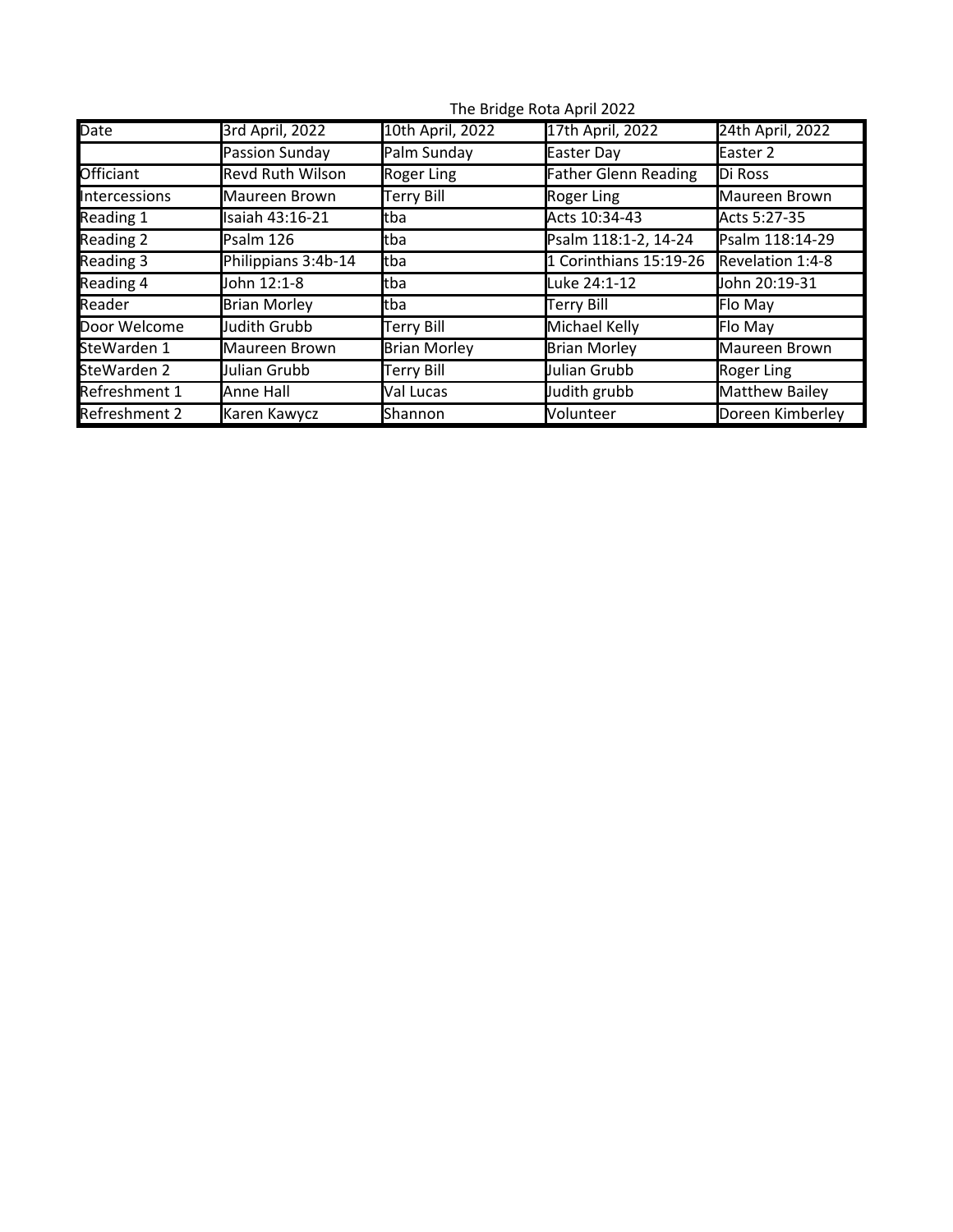|               | THE BHUSE ROLD MIDY ZUZZ    |                   |                         |                       |  |
|---------------|-----------------------------|-------------------|-------------------------|-----------------------|--|
| <b>Date</b>   | 1st May, 2022               | 8th May, 2022     | 15th May, 2022          | 22nd May, 2022        |  |
|               | Easter 3                    | Easter 4          | Easter 5                | Easter 6              |  |
| Officiant     | <b>Father Glenn Reading</b> | <b>Terry Bill</b> | <b>Revd Ruth Wilson</b> | Mason                 |  |
| Intercessions | Julian Grubb                | <b>Roger Ling</b> |                         |                       |  |
| Reading 1     |                             |                   |                         |                       |  |
| Reading 2     |                             |                   |                         |                       |  |
| Reading 3     |                             |                   |                         |                       |  |
| Reading 4     |                             |                   |                         |                       |  |
| Reader        |                             |                   | Karen Kawycz            | Doreen Kimberley      |  |
| Door Welcome  | Michael Kelly               |                   | Karen Kawycz            |                       |  |
| SteWarden 1   | Julian Grubb                | Roger Ling        |                         |                       |  |
| SteWarden 2   |                             |                   |                         |                       |  |
| Refreshment 1 | Anne Hall                   | Val Lucas         | <b>VOLUNTEERS</b>       | <b>Matthew Bailey</b> |  |
| Refreshment 2 | Karen Kawycz                | <b>VOLUNTEER</b>  | <b>VOLUNTEERS</b>       | Doreen Kimberley      |  |

The Bridge Rota May 2022